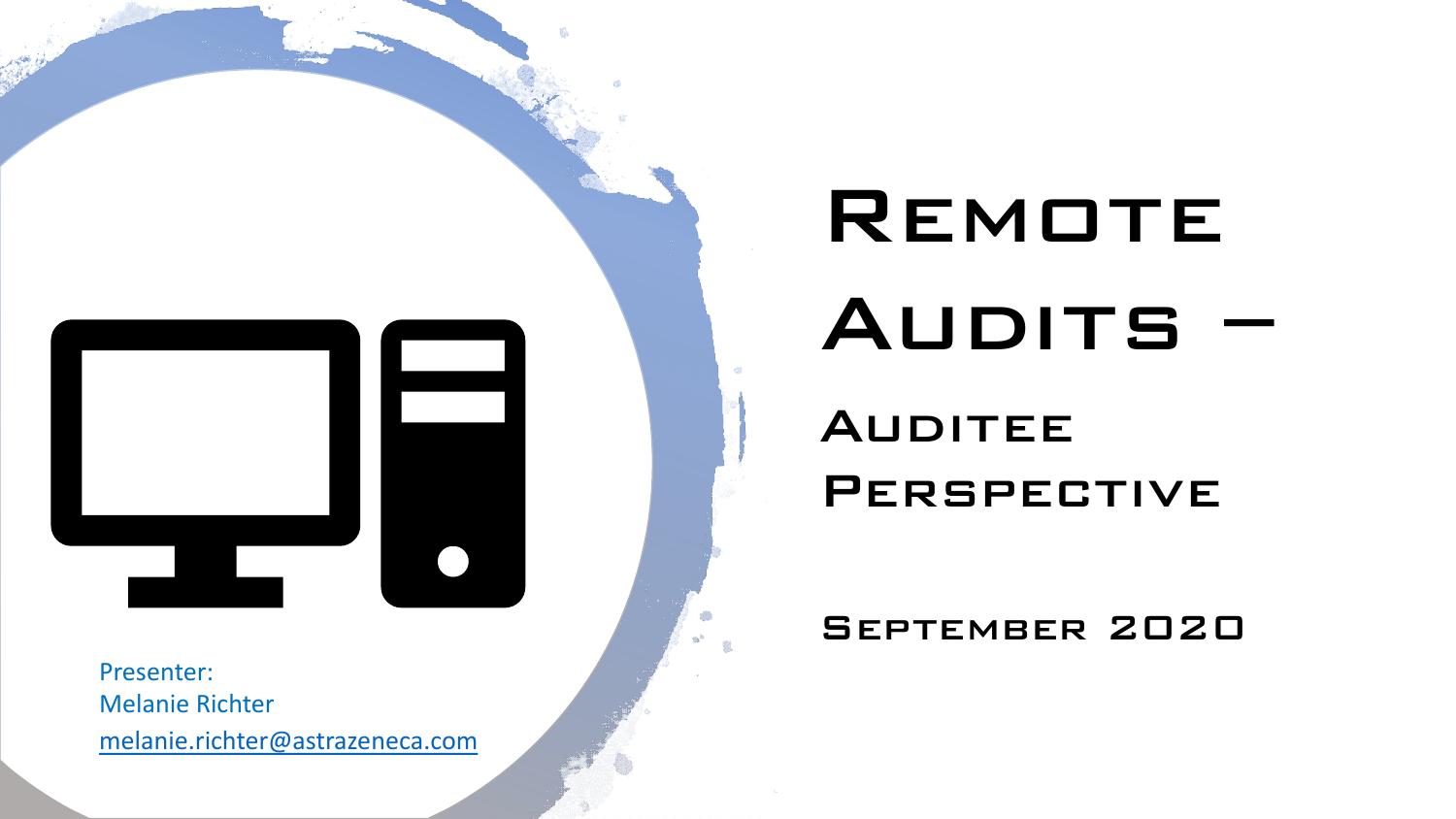# **Learnings**

- IT engagement and support is essential
- Assess feasibility
- Security controls and Data Protection
- Determine Cloud platform/portal to use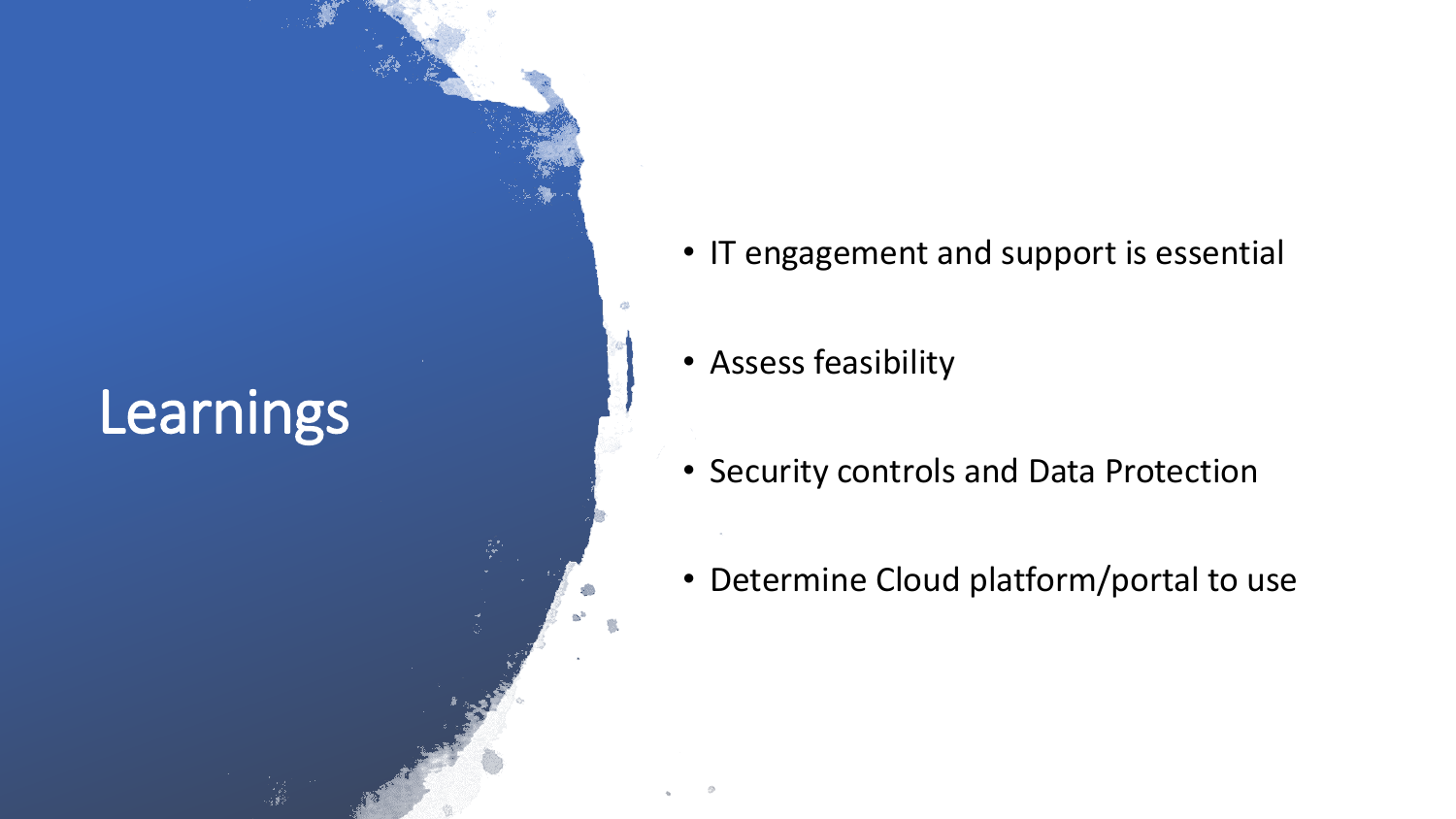# **Learnings**

- Communicate with auditors pre-inspection
- Practice with technology
- Consider additional support
- Pre-audit requests ↑
- Be prepared/flexible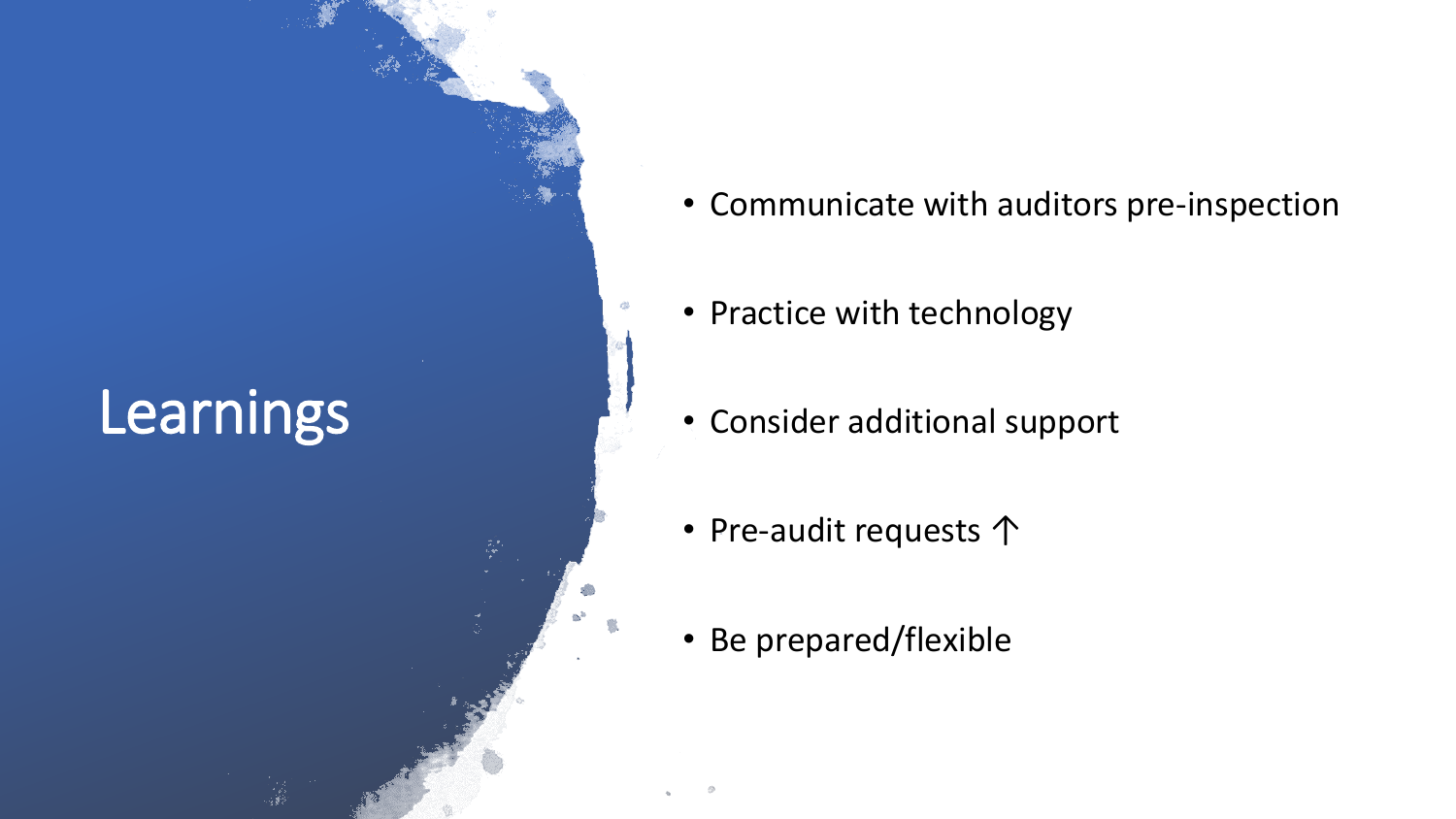# Best Practices – Virtual Audit Room

- Create separate meetings for opening and closing meetings, virtual audit and daily debrief meetings
- Preferable to have SMEs on site (connectivity and security better)
- For SME WFH, Host to call SME into online meeting
- Ensure SMEs WFH have been remotely prepped prior to joining live virtual audit room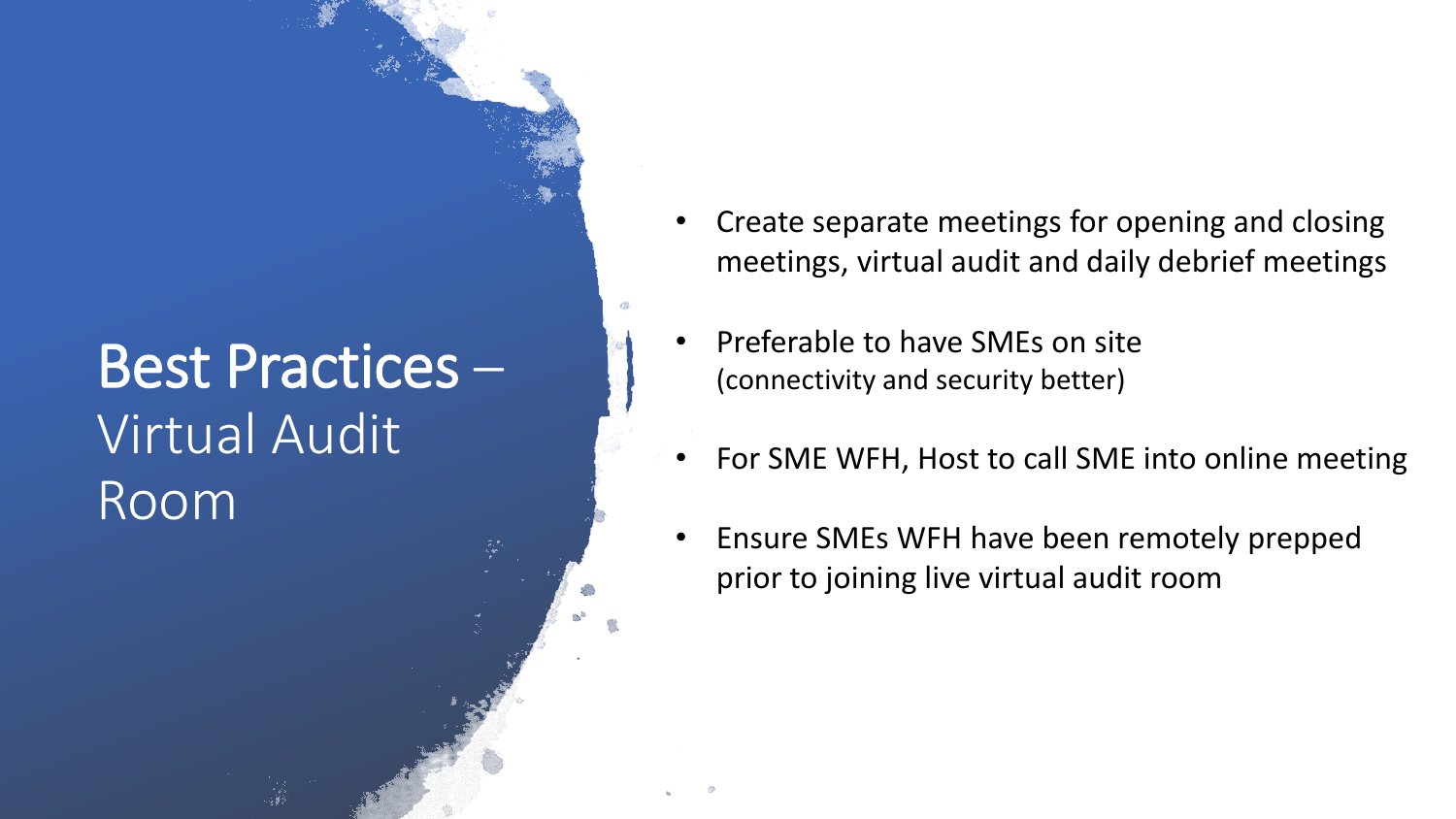## Best Practices – Virtual Audit Room

- Determine how document requests will be provided by auditors at the start of the audit
- Restrict access to Cloud portal (include an 'expiry' date and select relevant permission access level (previewer/read) for auditors)
- Turn camera off when sharing large files or recordings to prevent system crashing
- Download large files / pdf documents through Google Chrome (faster connection)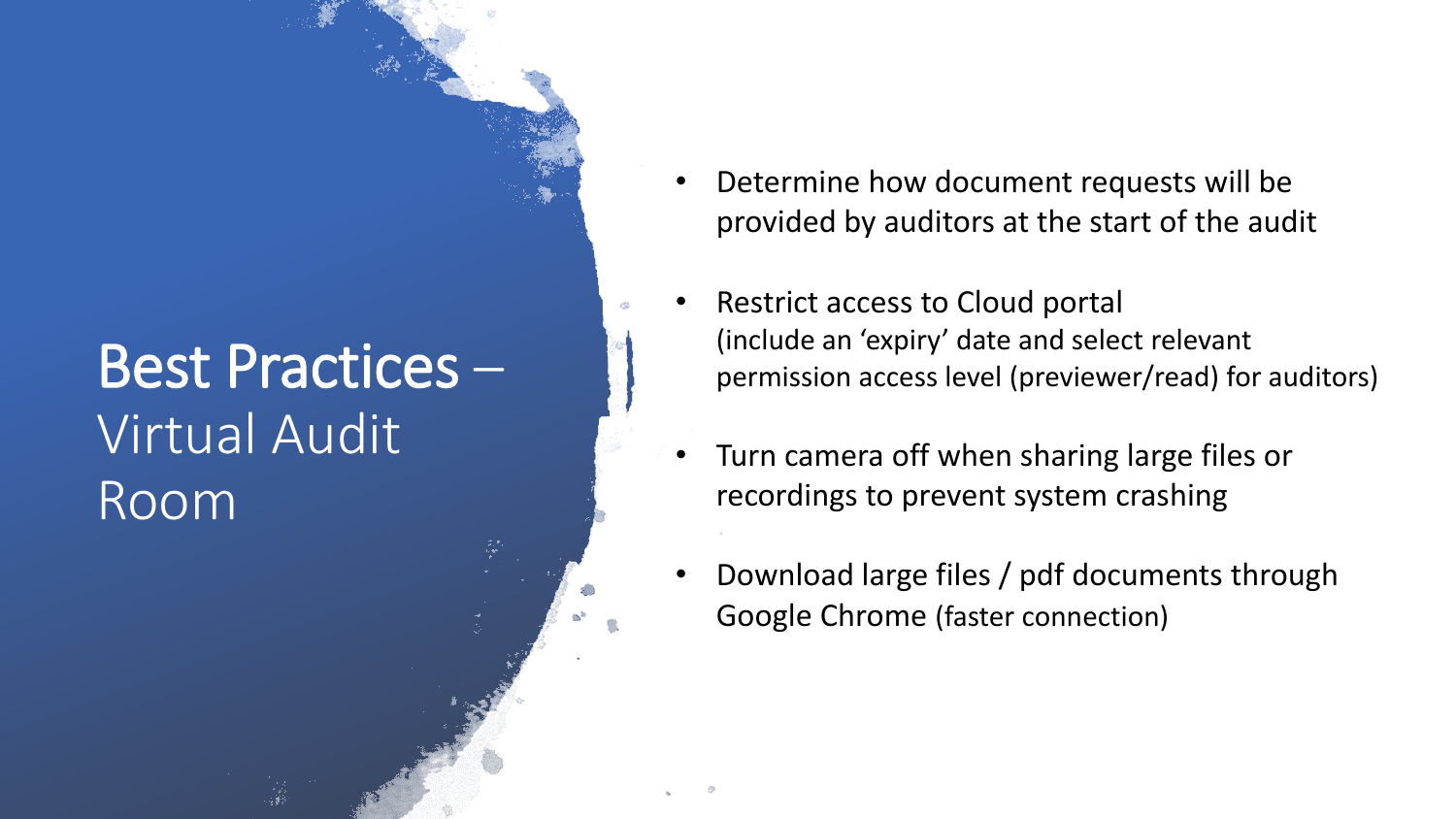#### Best Practices – Control Room

- Recommend a virtual waiting room reviewed documents are stored here ready to be uploaded into the Virtual Audit Room, when required
- Upload all relevant documents electronically before audit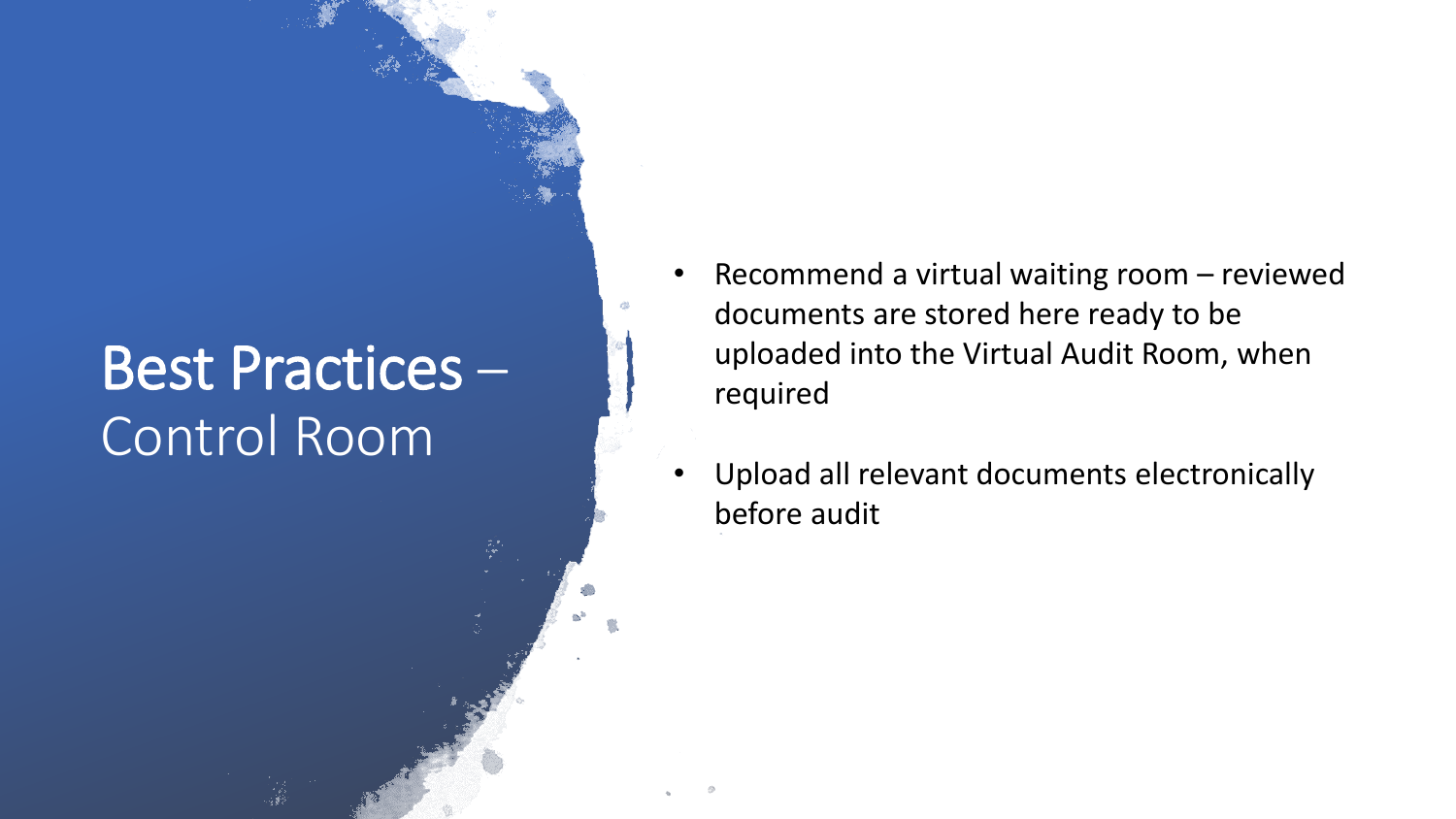#### Best Practices – Control Room

- Ensure audit support team understands the document process flow (eg., who uploads to virtual audit room)
- Standardise naming conventions for documentation requests (eg., provide a brief description of document name/type in addition to auditor request number)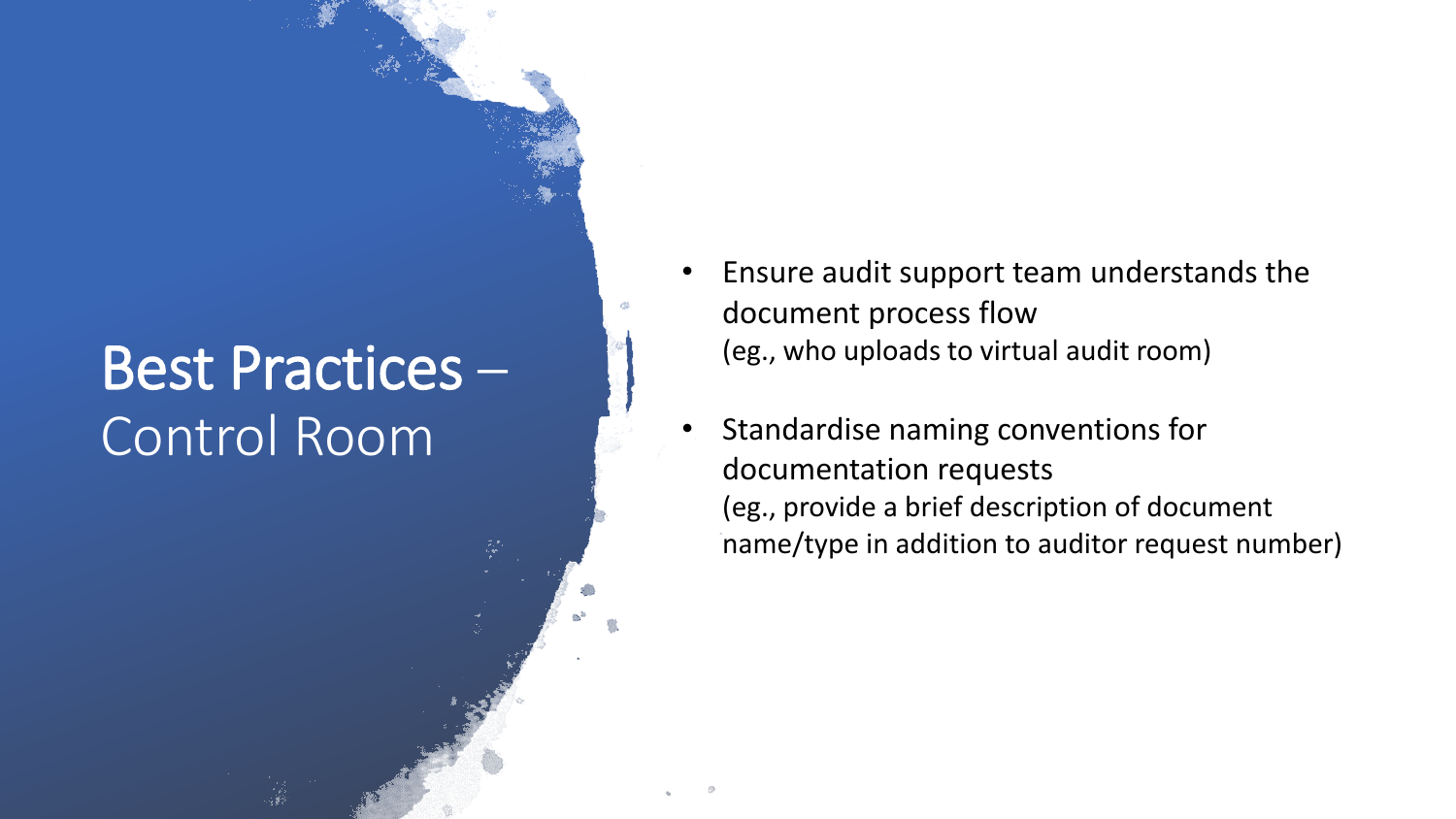# Best Practices – Virtual Tour / Recordings

- Use of gimbal (device stabiliser) and recording device (iPad/phone)
- Ensure movements are restrained and slow
- Verify Wifi availability / use Wifi extender
- Consider safety/process requirements with using electronic devices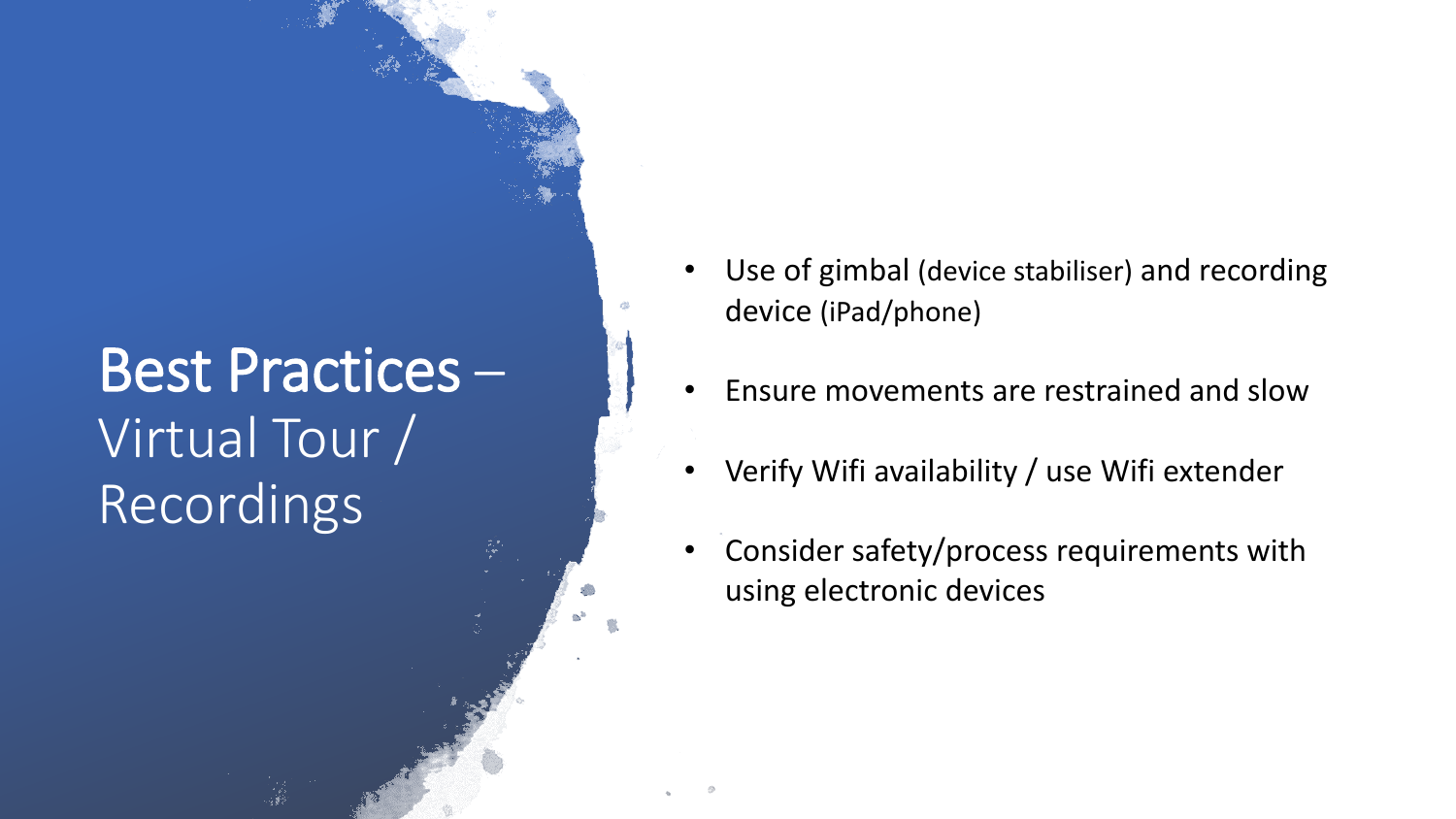# Best Practices – Video **Recordings**

- Voiceover strongly recommended as background sound is easy picked up by microphone
- Alternatively, SME can discuss the process live with the auditor whilst presenting video recordings
- Play pre-recorded video through Google Chrome (faster connection)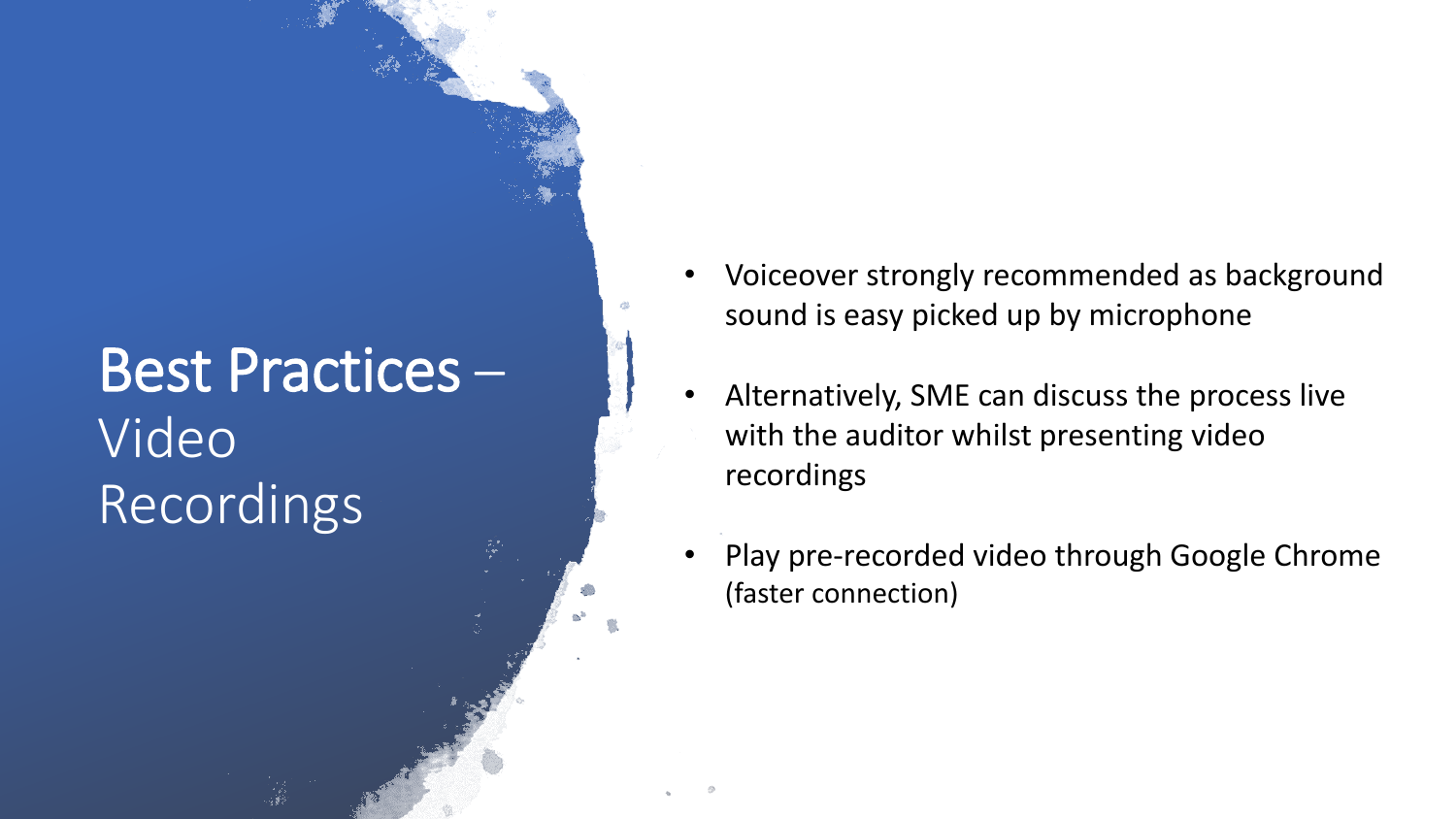# Best Practices – Video Recordings

- Restrict video duration time  $(2 3 mins)$
- Include title within the video describing the location and process/system as well as date to indicate current process
- Translate recordings into native language for auditor, as required